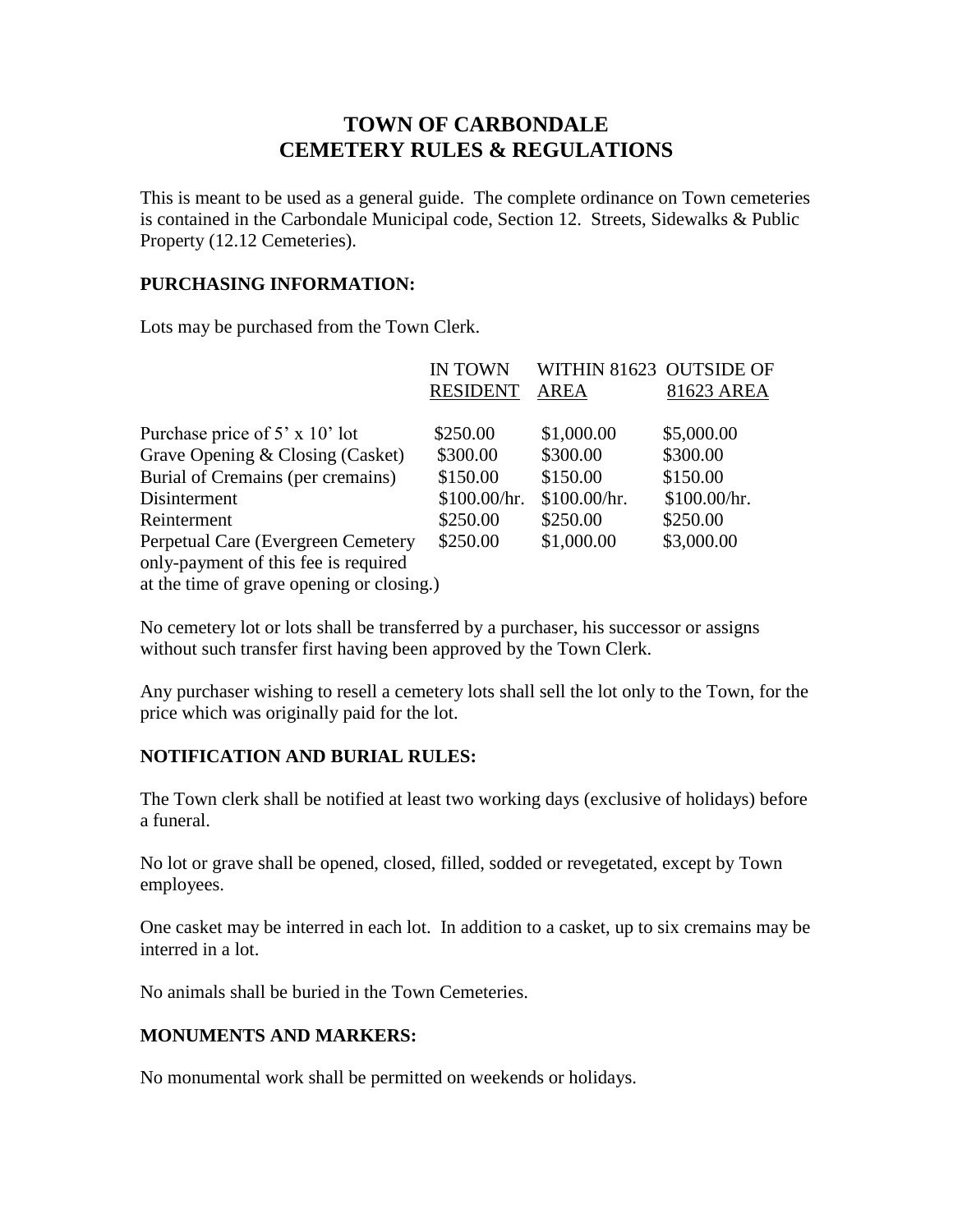The Town Clerk shall be notified seven days before a monument or marker is placed on a lot.

Monument firms are required to meet with the Public Works Director or his representative at least one week prior to the construction of the foundation for monuments and markers.

Monument firms shall be held responsible for any damages and shall be subject to the direction and control of the Public Works Director while on cemetery grounds.

No monuments or markers shall be placed in the cemetery between December 1<sup>st</sup> and April  $1<sup>st</sup>$ .

All monuments and markers shall have level bottoms and be set upon foundations.

The top of each foundation shall be set at or below ground level.

Foundations shall be centered in the lot and minimum of six inches shall remain between the edge of the foundation and the front and sides of the lots.

Only one monument or marker shall be permitted on each lot and shall be set at the head of the lot.

Single grave monuments or markers shall not exceed three feet in length, three feet in height and one and one half feet in width.

# **DECORATIONS AND OTHER IMPROVEMENTS:**

All improvements to individual property in cemeteries are subject to the approval of the Public Works Director.

Fencing, trellises, stonewalls, railings, iron-work, hedging, borders and enclosures of any kind are prohibited.

The use of tiles, bricks, gravel, crushed rock, oyster shells or other material on any lot in the cemeteries is strictly forbidden.

Planting of live flowers on a lot is permitted.

Bushes or trees of any kind are not allowed.

Artificial or fresh cut flowers may be placed on the gravesite in a metal, plastic or stone vase at any time. Glass containers are prohibited.

Sprays and wreaths made from fresh cut flowers or evergreens will be allowed.